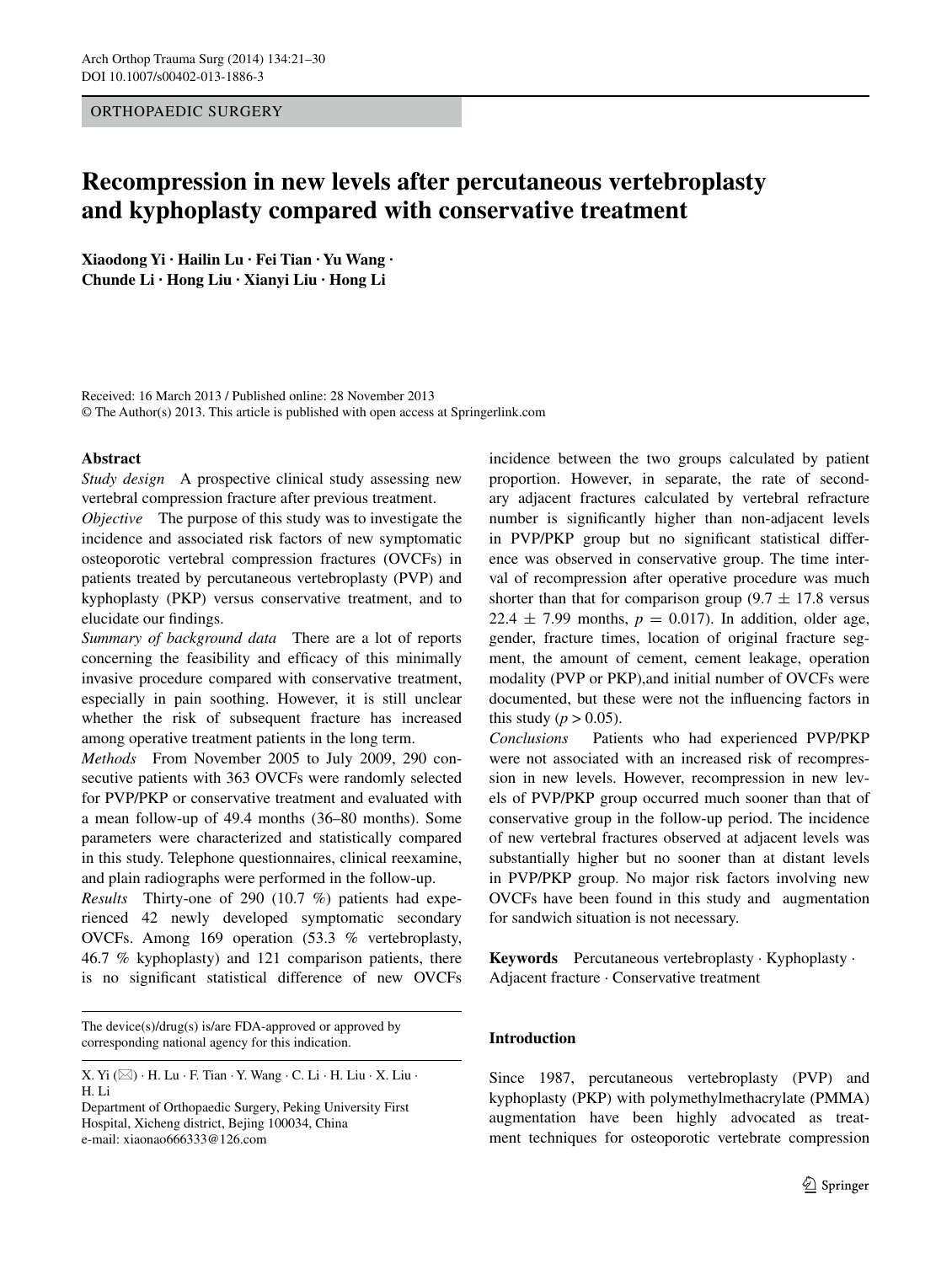fractures (OVCFs) [\[1](#page-9-0)]. Although the overall satisfaction rate ranges between 70 and 90 %, and complication rate associated is reported to be very low, some authors have indicated that PVP/PKP increases the risk for subsequent vertebral fractures [[2–](#page-9-1)[5\]](#page-9-2).

Multiple covariate analysis, such as patient characteristics and procedural techniques, has been used to identify risk factors [\[6–](#page-9-3)[7\]](#page-9-4). But it is still unclear as to what the exact relevant element is and whether such fractures are procedure-related or part of the natural course of osteoporosis. There also have been no reports to date of a large series of new vertebral fractures that developed within adjacent or nonadjacent levels comparing PVP/PKP and conservative treatment. In our original study, we prospectively investigate the incidence of new symptomatic OVCFs in patients treated by PVP/PKP or conservative therapy and discuss the possible causative mechanism of refracture.

#### **Materials and methods**

Our study was performed at the Peking University First Hospital Orthopedics Department and approved by Institutional Review Board. Herein we report our first hand data statistics regarding China mainland.

#### Study design

From November 2005 to July 2009, a total of 290 patients with 363 symptomatic OVCFs received treatment at our institution. Patients were randomized to one of three different treatments: percutaneous vertebroplasty (PVP)  $(n = 90)$ , and kyphoplasty (PKP)  $(n = 79)$  and conservative treatment (CT)  $(n = 121)$ . All patients underwent bone density examination before treatment and the extent of osteoporosis was not significantly different among them. The study was designed to investigate the incidence of recompression in adjacent or distant levels after conservative treatment compared with PVP/PKP and also to detect risk factors. The following were the inclusion criteria: symptomatic OVCFs at first time with serious low back pain and a high signal in T2 MRI image, diagnosed by severe osteoporosis.

A surgeon at the outpatient ward blindly chose one of the three different treatment modalities to ensure similar pre-treatment age, symptoms, grade and level of spinal diseases among the patients. One senior surgeon performed all the operations and another spine surgeon not involved with the surgeries analyzed the results.

No patients were lost to follow-up during the study. There were 181 women and 109 men and the average patient age at the time of treatment was 61.3 years (age range, 48–75 years). The average duration of follow-up was 49.4 months (range 36–80 months).

#### *Operation group*

We performed operation in 217 vertebrae for 169 patients, 53.3 % (90) with vertebroplasty and 46.7 % (79) with kyphoplasty. PVP/PKP was not performed in case of a severe spinal stenosis with infiltration of the posterior wall or with any neurological deficit, coagulopathy, infection, radicular syndrome, and some other contraindications. Patients who were treated for metastatic disease, corticosteroid-induced subsequent osteoporosis, vertebral hemangioma or treated in combination with surgery were also excluded. Since there is no selection bias in our institution regarding treatment with PVP or PKP, we combine them into one group as compared with conservative group.

#### *Conservative group*

The other 121 patients diagnosed by similar baseline characteristics with PVP/PKP group received conservative treatment. The exclusion criteria were also the same with PVP/PKP group.

### Surgical technique and clinical intervention

Every PVP/PKP-treated patient received local anesthesia and intravenous conscious sedation during the procedure. An 11-G bone marrow biopsy needle (REF T05E kyphx Osteo-Introducer System, kyphon Inc. Medtronic, Minnesota) was used to puncture the collapsed vertebral body through either side of the pedicles, and the needle advanced to the anterior third of the vertebral body under bi-plane fluoroscopic guidance (Arcardis Varic mobile X-ray system, Siemens, Germany). After transpedicular positioning, the needles were exchanged over a guidewire for a working cannula (For PVP, we choose Kynefyc systems, Shanghai, China). For PKP, inflatable bone tamps (REF K02A, kyphx Xpander Inflatable Bone Tamp Kyphon, Medtronic, Minnesota) were then placed into the vertebral bodies unilaterally. A dedicated delivery system (REF F04B, kyphx Bone Filler Device, kyphon Inc. Medtronic, America) was used to inject the bone cement. In the case of "sandwich bodies" (f.i. L2 and L4 to be treated), some intermediate vertebral bodies were prophylactically treated (Fig. [1\)](#page-2-0). Usually pain was relieved almost immediately after the procedure: patients could mobilize themselves several hours later and no brace was needed. Overnight hospital stay was required and patients were discharged home the next day. Patients in the conservative group were offered pain medication, bed rest, a solf bi-valved body brace, and physiotherapy; the mean length hospital stay was 13.7 days.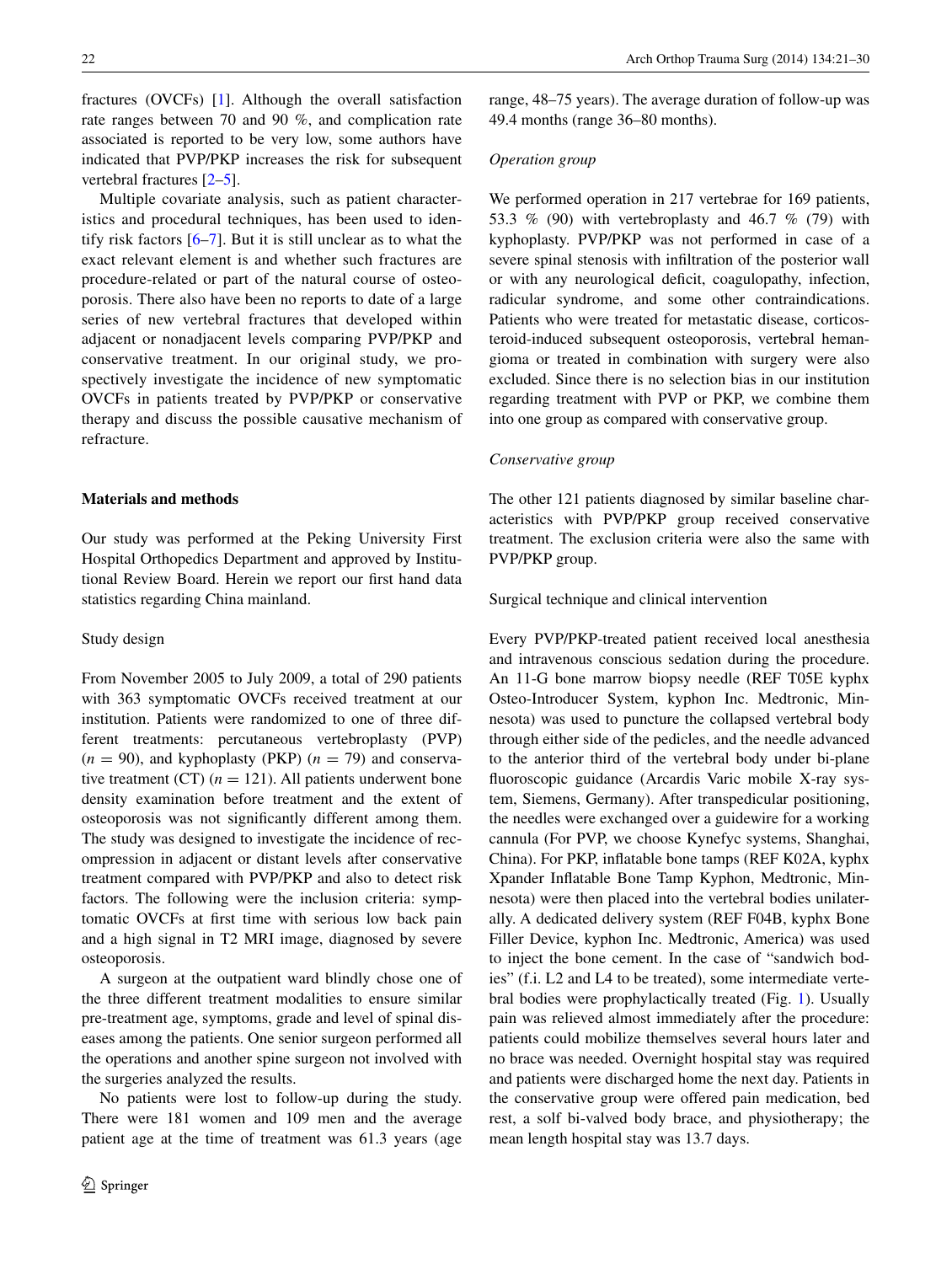

<span id="page-2-0"></span>**Fig. 1 a** Sagittal T1, T2-weighted MR and plain images show T10, T12–L2 OVCF of a 73-year-old man treated by PKP in February, 2008. T11 was treated prophylactically. **b** Ten months later, a new compression fracture at T6 was subjected to repeated PKP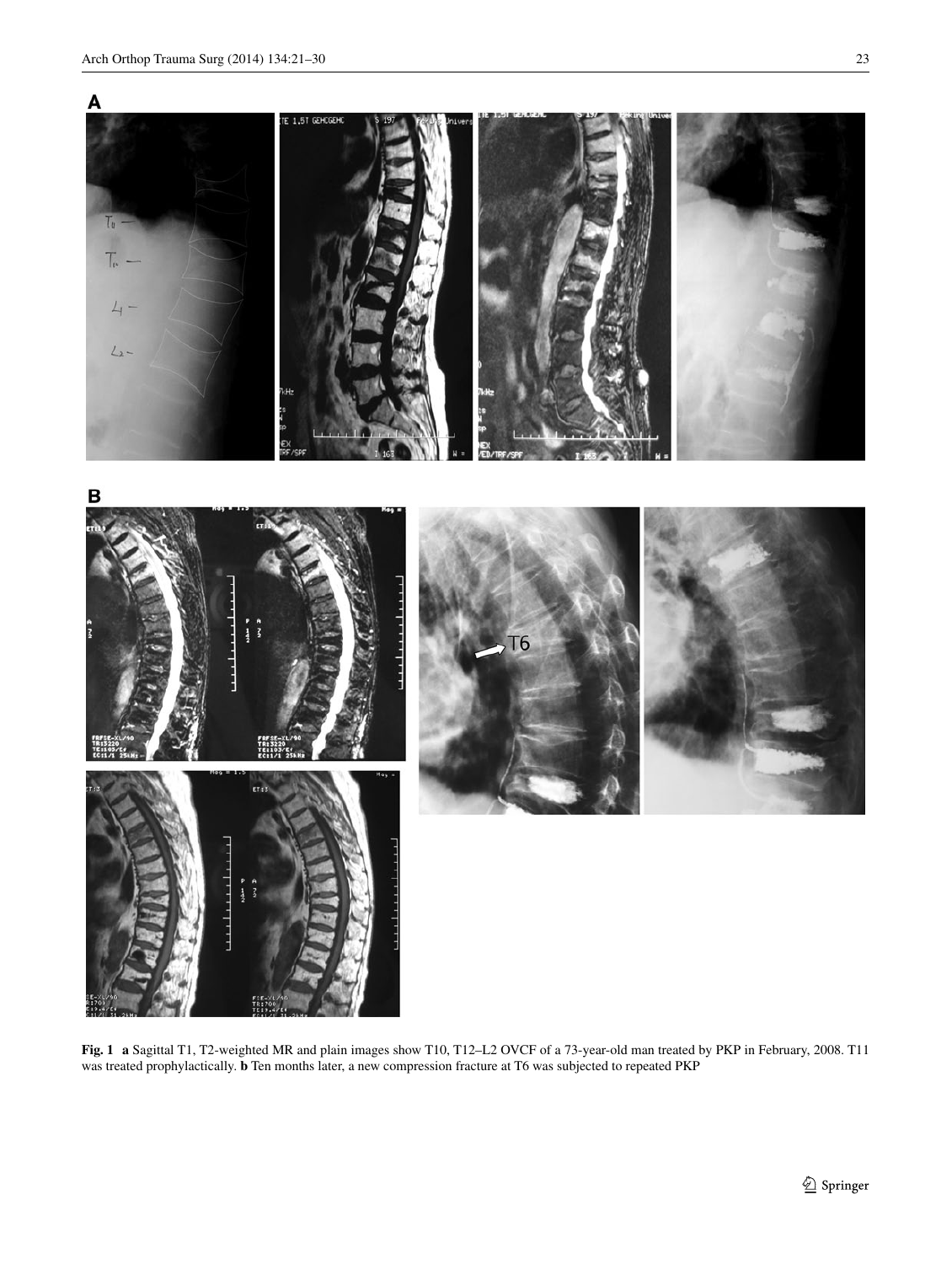A series of anti-osteoporosis therapies were applied to treat osteoporosis and prevent refracture in both groups. The available pharmacologic therapy included bisphosphonates, calcium carbonate particles, salmon calcitonin injection, and calcitriol soft capsules, which were advised to be taken at least for 2 years. Tobacco cessation, restrained alcohol consumption, weight-bearing exercise, and fall prevention strategy were also required to be complied with in the follow-up period.

#### Radiological and clinical assessment

All the patients had undergone radiography and MRI of the lumbar spine before treatment to diagnose the symptomatic OVCFs and to evaluate the status of an adjacent segment. For validation, measurements were performed twice by three independent observers, two experienced spine surgeons and one radiologist, to ensure randomization of treatment method. Radiographs included standing anteroposterior and lateral views. The same radiographs and MRI were repeated at 6 months and at yearly intervals until the last follow-up session. If high T2 MRI signal was observed in new segments and A VAS score >7 was identified, new symptomatic OVCFs were defined excluding other diseases, so as to refracture of the same index segment. In this study, we only recorded and analyzed the symptomatic OVCFs.

#### Statistical analysis

We performed statistical analysis with SPSS for Windows Version 16.0 (SPSS, Chicago, IL, USA). Chi square test was used to compare the incidence and patient proportions. The paired *t* test was used for evaluation of differences between adjacent and nonadjacent segments. Data are expressed as mean  $\pm$  SD. A *p* value of <0.05 was considered statistically significant.

### **Results**

No major adverse events were observed during procedure or follow-up period. 87.6 % patients of PVP/PKP group returned to their normal lives 1 week after operation and 59.2 % patients of conservative group exercise to their regular level 2 months later. In total, 31 of 290 (10.7 %) patients returned with 42 new OVCFs (Table [1\)](#page-4-0). 14 individuals (5 males, 9 females) were initially treated by surgical technique (PVP 9, PKP 5) and 17 ones (7 males, 10 females) were from conservative group. 25 patients were subjected to repeated PVP/PKP and the other six patients were successfully managed by conservative care. Of these newly documented fractures, 14 (34.2 %) involved adjacent segments, whereas 25 (59.5 %) occurred at distant levels, and another three (7.3 %) were the same.

## PVP/PKP group

In terms of frequency of recompression, we selected a method similar to that of Dr Johannes et al. [[8\]](#page-9-5). Fourteen (8.28 %) of these 169 patients developed 18 new OVCFs, three (21.4 %) of the 14 patients had a third compression fracture and a third PVP. Excluding the cervical spine as well as TH1–TH2 segments due to low risk of OVCFs, the other 15 levels (TH3–L5) were considered to occur new fracture(s) potentially. In the PVP/PKP group, 217 bodies were intervened initially and 18 (0.71 %) of the whole 2,535 levels (169 patients  $\times$  15 vertebrae) developed new OVCFs, nine of them belonged to adjacent segments, the other nine belonged to distant segments, none of the pretreated segments recollapsed. Of these 2,318 (2,535–217) vertebral bodies, 360 (15.5 %) were adjacent to pretreated segments, while 1,958 levels came from the distant. Therefore, the percentages of new adjacent/distant OVCFs were 2.5 % (9/360) and 0.46 % (9/1,958) for the second compression fractures  $(\chi^2 = 16.4, p = 0.00)$ . For the third new OVCFs, the data were 5.12 and 1.53 %, respectively  $(p = 0.239)$ . Adjacent fractures were more prevalent than distant ones for the second fractures; however, the differences had not reached statistical significance for the third-time fractures. Of the 18 new fracture segments, ten new fracture segments were from levels above the pretreated segments, the other eight were from levels below the pretreated segments, and no refracture of pretreated segments was detected. The distance from the initial fracture segment in distant group was 2, 2, 2, 2, 3, 3, 4, 7, 7 level(s), respectively. Calculated by patient number, six patients had new adjacent fractures and the other six was from nonadjacent cluster, with two patients experienced both adjacent and non-adjacent fractures.

The mean age of the 155 patients was 70.9 years, a little younger than the refracture unit  $(73.1 \pm 8.93, t = 1.974,$  $p = 0.43$ ). Males comprised 31.6 % (51 cases), and in the refracture group it was 35.7 % (5 cases,  $p = 1.00$ ).

The distribution of original and new OVCFs is shown in Table [2.](#page-4-1) New fracture(s) occurred mostly in the thoracic and thoracolumbar segment compared with the previous fracture(s), but difference was not statistically significant  $(t = 2.11, p = 1.00)$ .

The time interval was  $8.95 \pm 7.34$  months for adjacent group and  $10.75 \pm 8.68$  months for nonadjacent group. It seems that adjacent new OVCFs occurred earlier than nonadjacent levels; however, we did not find a statistically significant difference  $(t = 1.548, p > 0.05)$ . Of the three patients that experienced third OVCFs,the symptomfree interval after a second compression fracture was 6, 2 months for adjacent segments and 15 months for a patient in the same treated segment. Owing to limited number of third fracture cases, we could not compare the data effectively (Fig. [2\)](#page-4-2).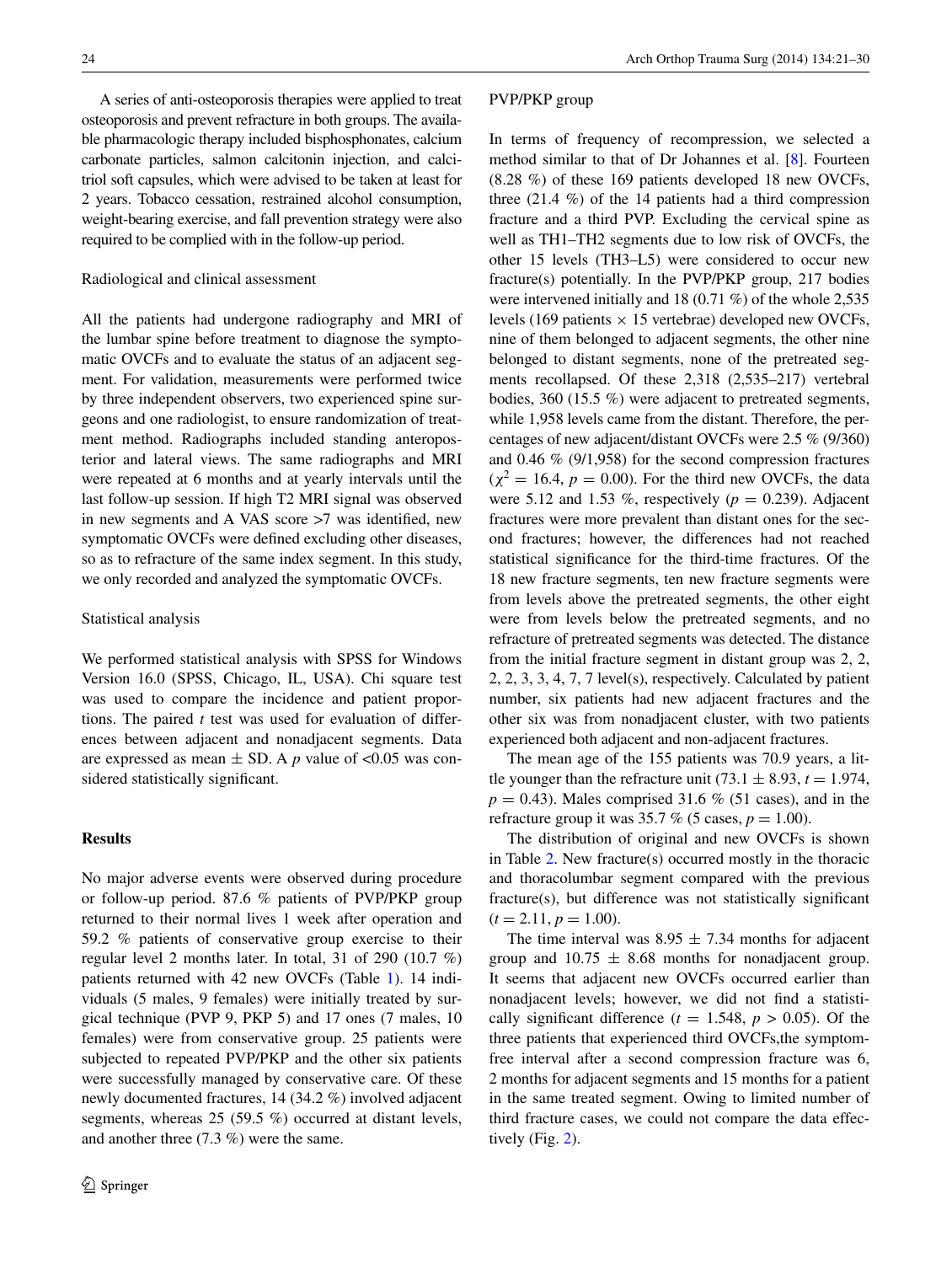<span id="page-4-0"></span>experienced new OVCF

| PMMA amo     |
|--------------|
| per vertebra |

| Age | Gender       | Level $(s)$ of<br>initial OVCFs | Time interval of<br>recompression | Level $(s)$ of<br>new OVCFs | Initial operating<br>modus | PMMA amount<br>per vertebra |
|-----|--------------|---------------------------------|-----------------------------------|-----------------------------|----------------------------|-----------------------------|
| 65  | M            | L1                              | 23 months                         | T11T12                      | <b>PVP</b>                 | $\overline{4}$              |
| 76  | M            | L1L2                            | 11 months                         | T11T12                      | <b>PVP</b>                 | 4.5 3                       |
| 89  | M            | L2L3                            | 9 months                          | L1L4                        | <b>PVP</b>                 | 33                          |
| 79  | M            | L2                              | 9 months                          | L1                          | <b>PVP</b>                 | 3.5                         |
| 53  | $\mathbf F$  | T7                              | 23 months                         | L2                          | <b>PVP</b>                 | $\overline{4}$              |
| 65  | $\mathbf F$  | <b>T11</b>                      | 3 months                          | L1L2                        | <b>PVP</b>                 | 3.5                         |
| 76  | $\mathbf F$  | T <sub>12</sub>                 | 16 months                         | L1                          | <b>PVP</b>                 | 6                           |
| 76  | $\mathbf{F}$ | L2                              | 1 months                          | L1                          | <b>PVP</b>                 | 5                           |
| 79  | $\mathbf F$  | T5 T6 T7                        | 2 months                          | L2                          | <b>PVP</b>                 | 111                         |
| 75  | $\mathbf F$  | L2                              | 22 months                         | T <sub>12</sub>             | PKP                        | 5                           |
| 73  | M            | $T10-L2$                        | 10 months                         | T <sub>6</sub>              | PKP                        | 2.5 3 2 5 1.5               |
| 79  | $\mathbf F$  | T7                              | 2 months                          | T8                          | PKP                        | $\mathbf{1}$                |
| 78  | $\mathbf F$  | L1                              | 20 days                           | T <sub>12</sub>             | PKP                        | 5                           |
| 60  | F            | L1                              | 4.5 months                        | L4                          | PKP                        | $\overline{3}$              |
| 72  | F            | L1                              | 34 months                         | T <sub>12</sub>             | CT                         | n.a.                        |
| 79  | F            | L1                              | 26 months                         | T <sub>12</sub>             | <b>CT</b>                  | n.a.                        |
| 76  | M            | T <sub>6</sub>                  | 26 months                         | T <sub>5</sub>              | CT                         | n.a.                        |
| 66  | M            | T9 T12 L1 L3                    | 12 months                         | L1                          | CT                         | n.a.                        |
| 49  | M            | T <sub>12</sub>                 | 72 months                         | L1                          | CT                         | n.a.                        |
| 63  | M            | LA <sub>L5</sub>                | 8 months                          | L2T12                       | CT                         | n.a.                        |
| 77  | M            | T <sub>10</sub>                 | 20 days                           | T <sub>12</sub>             | CT                         | n.a.                        |
| 63  | M            | T <sub>8</sub>                  | 7.5 months                        | L1                          | CT                         | n.a.                        |
| 61  | M            | T <sub>6</sub>                  | 32 months                         | L2                          | CT                         | n.a.                        |
| 79  | $\mathbf F$  | T8                              | 36 months                         | T <sub>12</sub>             | CT                         | n.a.                        |
| 75  | $\mathbf F$  | <b>T11</b>                      | 24 months                         | L2                          | CT                         | n.a.                        |
| 74  | $\mathbf F$  | T <sub>9</sub>                  | 36 months                         | T <sub>12</sub>             | CT                         | n.a.                        |
| 65  | $\mathbf F$  | T <sub>8</sub>                  | 10 months                         | L1L2L5                      | CT                         | n.a.                        |
| 72  | $\mathbf F$  | T <sub>9</sub>                  | 5 months                          | $T9-12$                     | CT                         | n.a.                        |
| 54  | F            | L4 L5                           | 12 months                         | T10                         | CT                         | n.a.                        |
| 79  | $\mathbf{F}$ | T12 L2-4                        | 48 months                         | <b>T6T9</b>                 | CT                         | n.a.                        |
| 78  | $\mathbf{F}$ | L1L3                            | 5 months                          | L1                          | CT                         | n.a.                        |
|     |              |                                 |                                   |                             |                            |                             |

*CT* conservative therapy, *n*.*a*. not applicable

<span id="page-4-1"></span>**Table 2** Distribution of initial and new OVCFs

| Level           | <b>PVP/PKP</b><br>initial | <b>PVP/PKP</b><br>new | initial        | Conservative Conservative<br>new |
|-----------------|---------------------------|-----------------------|----------------|----------------------------------|
| $T3-T7$         | 13 $(5.99\% )$            | $1(5.56\%)$           | 10 $(6.85\%)$  | $2(8.33\%)$                      |
| $T8-T10$        | $15(6.92\%)$              | $1(5.56\%)$           | $20(13.7\%)$   | $5(20.8\%)$                      |
| T <sub>11</sub> | 14 $(6.45\%$              | $2(11.11\%)$          | 11 $(7.53\%)$  | $1(4.16\%)$                      |
| T12             | 39 (17.97 %)              | 4 $(22.22\% )$        | 24 (16.5 $%$ ) | $6(25.0\%)$                      |
| L1              | 60 $(27.65\%$             | 5(27.77%)             | 35 $(23.9\%)$  | $5(20.8\%)$                      |
| L <sub>2</sub>  | $37(17.05\%)$             | 3(16.67%)             | $23(15.75\%)$  | 4(16.7%)                         |
| L <sub>3</sub>  | 17 $(7.84\%)$             | $0(0\%)$              | $6(4.11\%)$    | $0(0\%)$                         |
| IA              | 16(7.37%)                 | $2(11.11\%)$          | 9(6.17%)       | $0(0\%)$                         |
| L <sub>5</sub>  | $6(2.76\%)$               | $0(0\%)$              | $8(5.49\%)$    | $1(4.16\%)$                      |
| Sum             | 217                       | 18                    | 146            | 24                               |



<span id="page-4-2"></span>**Fig. 2** New OVCFs occurred sooner after PVP/PKP than after conservative treatment. Same level refractures received conservative treatment occurred much sooner than any other units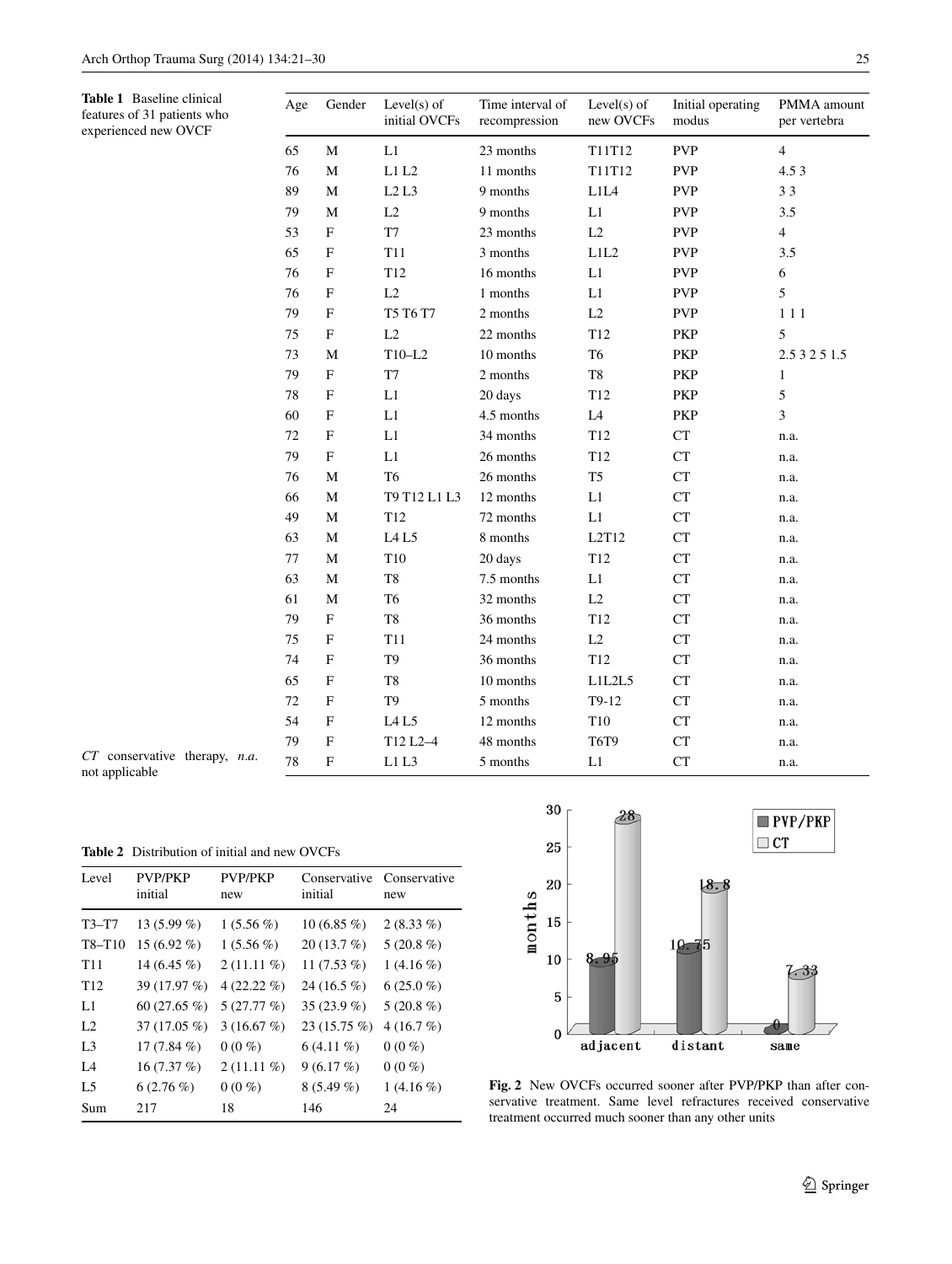The mean number of preexisting fractures in single time fracture group was  $1.36$  ( $1.36 \pm 0.75$ , 95 %CI,  $1.24$ –1.47) and in repeated fracture group,  $1.57$  ( $1.57 \pm 1.11$ , 95 %CI, 0.92–2.21). As can be seen from the above, baseline number of vertebra fracture is not a predictor for new fractures  $(t = 1.972, p > 0.05)$ . The amount of injected cement was  $3.95 \pm 1.43$  (range 1.5–9 mL) in single time fracture group and  $3.26 \pm 1.54$  (range 1–6 mL) in the repeated fracture group. There was no positive association between the quantity and recollapse of new segment  $(t = 1.4651, p > 0.05)$ .

PMMA leakage was observed in four cases (1.77 %) after the first incident: two into the disk, one into the lateral blood plexus and one with anterior extravasation going up the above level (Fig. [1](#page-2-0)b T11). None of the leaks exuded into neural canal or caused neurologic symptoms. None of the patients developed refracture.

#### Conservative group

During the same follow-up period, 17 (14.0 %) of the 121 patients went through 24 (24/1, 815,1.32 %) new OVCFs, two (11.7 %) developed a third compression fracture and a third PKP. Five segments belonged to adjacent section, 16 from nonadjacent ones, and the remaining 3 from the same previous fracture segments. Using the same calculating method with PVP/PKP group, the proportion of adjacent new fractures (1.91 %, 5/261) is also higher than nonadjacent fractures (1.13 %, 16/1,408), but did not reach statistical significance ( $\chi^2 = 0.519$ ,  $p = 0.471$ ). Eight segments occurred above pretreated levels; thirteen from below sites, while 3 were from the same segments.

As the number of third fracture was limited, it was difficult to monitor the relative risk of new fractures sufficiently. With the accretion of distance from the original fracture level, recompression incidence decreased gradually. The mean time interval was  $22.4 \pm 7.99$  months (range 0.67– 72 months). It seems that fracture occurrence in adjacent segments was more delayed than nonadjacent segments  $(28 \pm 3.46$  versus  $18.8 \pm 14.3$  months); however, the data had not reached statistical significance. $(t = 1.361, p > 0.05)$ . The original and new OVCFs group also did not differ significantly in age, gender distribution, location of original fracture segments, and number of preexisting fractures.

## Comparison between PVP/PKP group and conservative group

We exclusively compared the data of second refractures due to only a minority of third recompressions. From our data, incidence of recompression in the conservative group is higher than that in the PVP/PKP group, with 14.05 % compared with 8.28 % concerning patient proportion and 1.32 % compared with 0.71 % regarding refracture number.

The relative risk is 1.69, but no statistical significance has been reached ( $\chi^2 = 2.455$ ,  $p = 0.117$ ). Both groups indicate a higher incidence of adjacent recompression; however, the relative risk in PVP/PKP group (2.5 %, 9/360) is not significantly higher than that in conservative group  $(1.91\%, 5/261, p = 0.628).$ 

Most of the second fractures in the PVP/PKP group occurred within the first year (71.42 %) compared with less than half of the recompression in the conservative group (47.05 %),and the mean interval was also much shorter in PVP/PKP group  $(9.72 \pm 17.8 \text{ months})$  than that in the conservative group (22.48  $\pm$  7.99 months,  $p = 0.017$ ). Adjacent and nonadjacent new OVCFs of PVP/PKP group also occurred remarkably sooner than in the counterparts of conservative group. No major differences were observed in other parameters as presented in Table [3](#page-6-0).

After the initial treatment, a total of 27 sandwich situations were created in both groups, no sandwich fracture was observed in our follow-up period. Time interval distinction between above and below levels after PMMA injection also did not reach statistical significance (10.71  $\pm$  7.74 versus 8.5  $\pm$  7.53 months,  $p = 0.62$ ), so did conservative therapy (25.6  $\pm$  13.3 versus  $20.0 \pm 11.7$  months,  $p = 0.45$ ).

#### **Discussion**

A total of 1.5 million new fractures, nearly half of which are vertebral (700,000), are reported in the US each year, outnumbering fractures of the hip and ankle combined. Patients with osteoporotic vertebral compression fractures often suffer from acute episodes of pain, increased morbidity, prolonged hospitalization as well as long-term disability, as the natural healing history of OVCFs is often accompanied by 1–3 months bedrest. Also, the risk of pain and disability increases progressively with the number and severity of vertebral deformities. They are not typically associated with neurological deficit, since the fractures do not extend into the spinal canal nor compress the neural elements. Generally, acute pain resolves in 4 weeks to 8 months. In the years before PVP/PKP invention, conservative management of OVCFs consists of bed rest, analgesic medications, bracing, and physical therapy. However, some patients do not respond to these therapies in either terms of pain relief or progression of deformity. Long-term staying in bed can also bring out a series of complications, such as pneumonia, anorexia, indigestion, malnutrition, even stroke. An ideal therapy should both address fracture-related pain and avoid the associated complications in a minimally invasive fashion. Since 1990s, PVP/PKP had become standard procedures for OVCFs regarding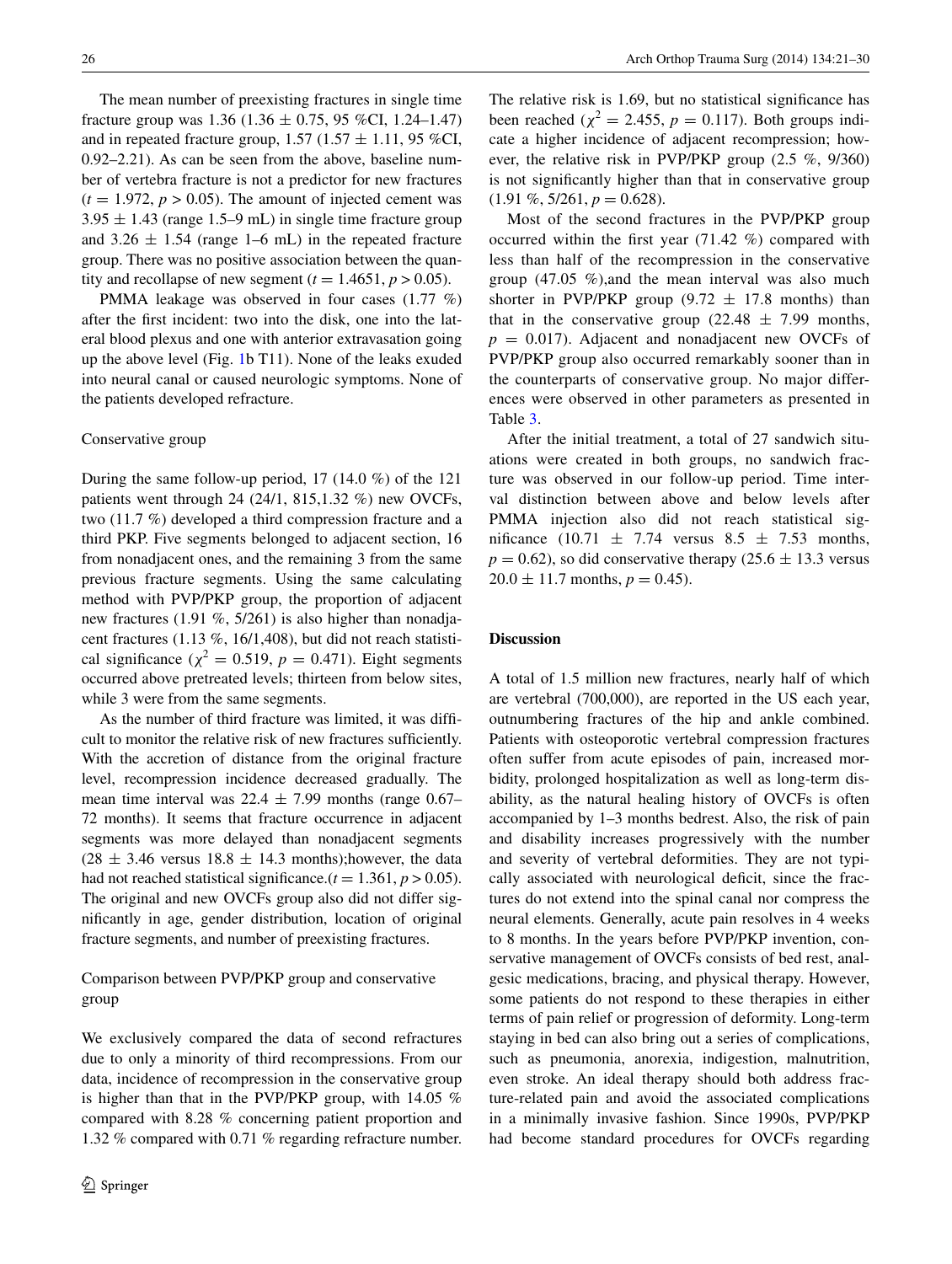## <span id="page-6-0"></span>**Table 3** Baseline characteristics of patients in PVP/PKP group and conservative group

| Parameter                          | PVP/PKP once                             | PVP/PKP twice                       | Conservative therapy<br>once | Conservative therapy<br>twice | P <sub>1</sub> | P <sub>2</sub> | P <sub>3</sub> |
|------------------------------------|------------------------------------------|-------------------------------------|------------------------------|-------------------------------|----------------|----------------|----------------|
| No (patients)                      | 155                                      | 14                                  | 104                          | 17                            | n.a.           | n.a.           | n.a.           |
| Age, mean $\pm$ SD<br>(range)      | $70.9 \pm 10.04$ (43-97)                 | $73.1 \pm 8.93(53 - 89)$            | $63.9 \pm 15.51(11-92)$      | $69.5 \pm 8.92$ (49-79)       | 0.43           | 0.159          | n.a.           |
| Sex, female (%)                    | 104 (68.4 %)                             | $9(64.2\%)$                         | 58 (55.7 %)                  | 10 $(58.8\%)$                 | 1.00           | 0.814          | n.a.           |
| Original fracture site (vertebrae) |                                          |                                     |                              |                               |                |                |                |
| Thoracic spine                     | 71 $(36.6\%)$                            | 10 $(43.4\%)$                       | 52 (43.3 %)                  | 13 $(50\%)$                   | 0.519          | 0.535          | n.a.           |
| Lumbar spine                       | 123 $(63.4\%)$                           | 13 $(56.6\%)$                       | 68 (56.7 %)                  | 13 $(50\%)$                   |                |                |                |
| Amount of bone<br>cement           | $3.95 \pm 1.43$ (range<br>$1.5 - 9$ mL)  | $3.26 \pm 1.54$ (range<br>$1-6$ mL) | n.a.                         | n.a.                          | 0.22           | n.a.           | n.a.           |
| PMMA leakage                       | 3 cases                                  | n.a.                                | n.a.                         | n.a.                          | n.a.           | n.a.           | n.a.           |
| Number of previous fracture        |                                          |                                     |                              |                               |                |                |                |
| Mean                               | $1.36 \pm 0.75$                          | $1.57 \pm 1.11$                     | $1.20 \pm 0.46$              | $1.53 \pm 0.97$               | 0.23           | 0.21           | n.a.           |
| One                                | 130                                      | 9                                   | 86                           | 12                            |                |                |                |
| Two                                | 15                                       | 3                                   | 15                           | 3                             |                |                |                |
| Three                              | 6                                        | $\mathbf{1}$                        | 3                            | $\boldsymbol{0}$              |                |                |                |
| Four                               | 4                                        | $\boldsymbol{0}$                    | $\boldsymbol{0}$             | 2                             |                |                |                |
| Five                               | $\overline{0}$                           | $\mathbf{1}$                        | $\boldsymbol{0}$             | $\mathbf{0}$                  |                |                |                |
| Distribution of new OVCFs          |                                          |                                     |                              |                               |                |                |                |
| Total                              | n.a.                                     | 18 $(0.71\%)$                       | n.a.                         | 24 (1.32 %)                   | n.a.           | n.a.           | 0.042          |
| Adjacent                           | n.a.                                     | $9(2.5\%)$                          | n.a.                         | $5(1.91\%)$                   | n.a.           | n.a.           | 0.117          |
| Between                            | n.a.                                     | n.a.                                | n.a.                         | n.a.                          | n.a.           | n.a.           | n.a.           |
| Distant                            | n.a.                                     | $9(0.46\%)$                         | n.a.                         | 16 $(1.13\%)$                 | n.a.           | n.a.           | 0.025          |
| Same                               | n.a.                                     | n.a.                                | n.a.                         | $3(2.05\%)$                   | n.a.           | n.a.           | n.a.           |
| Below                              | n.a.                                     | 8                                   | n.a.                         | 13                            | n.a.           | n.a.           | n.a.           |
| Above                              | n.a.                                     | 10                                  | n.a.                         | 8                             | n.a.           | n.a.           | n.a.           |
| Incidence (patients)               |                                          |                                     |                              |                               |                |                |                |
| Total                              | n.a.                                     | 14 (8.28 $%$ )                      | n.a.                         | 17 $(14.05\%)$                | n.a.           | n.a.           | 0.117          |
| Adjacent                           | n.a.                                     | 8 $(4.73\%)$                        | n.a.                         | $5(4.13\%)$                   | n.a.           | n.a.           | 0.903          |
| Distant                            | n.a.                                     | $8(4.73\%)$                         | n.a.                         | 11 $(9.09\%)$                 | n.a.           | n.a.           | 0.130          |
| Same                               | n.a.                                     | n.a.                                | n.a.                         | $3(2.48\%)$                   | n.a.           | n.a.           | n.a.           |
|                                    | Distance from the original fracture site |                                     |                              |                               |                |                |                |
| One level                          | n.a.                                     | 9                                   | n.a.                         | 5                             | n.a.           | n.a.           | n.a.           |
| Two levels                         | n.a.                                     | 4                                   | n.a.                         | 4                             | n.a.           | n.a.           | n.a.           |
| Three levels                       | n.a.                                     | $\boldsymbol{2}$                    | n.a.                         | 4                             | n.a.           | n.a.           | n.a.           |
| Four levels                        | n.a.                                     | $\mathbf{1}$                        | n.a.                         | $\overline{c}$                | n.a.           | n.a.           | n.a.           |
| Five levels                        | n.a.                                     | $\boldsymbol{0}$                    | n.a.                         | $\overline{c}$                | n.a.           | n.a.           | n.a.           |
| Six levels                         | n.a.                                     | $\boldsymbol{0}$                    | n.a.                         | $\boldsymbol{2}$              | n.a.           | n.a.           | n.a.           |
| Seven levels                       | n.a.                                     | $\boldsymbol{2}$                    | n.a.                         | 1                             | n.a.           | n.a.           | n.a.           |
| Eight levels                       | n.a.                                     | n.a.                                | n.a.                         | 1                             | n.a.           | n.a.           | n.a.           |
| Time interval<br>(months)          | n.a.                                     | $9.72 \pm 17.8$                     | n.a.                         | $22.4 \pm 7.99$               | n.a.           | n.a.           | 0.017          |
| Adjacent                           | n.a.                                     | $8.95 \pm 7.34$                     | n.a.                         | $28 \pm 3.46$                 | n.a.           | n.a.           | 0.0002         |
| Distant                            | n.a.                                     | $10.75 \pm 8.68$                    | n.a.                         | $18.8 \pm 14.3$               | n.a.           | n.a.           | 0.255          |
| Same                               | n.a.                                     | n.a.                                | n.a.                         | $7.33 \pm 3.29$               | n.a.           | n.a.           | n.a.           |
| Above                              | n.a.                                     | $10.71 \pm 7.74$                    | n.a.                         | $25.6 \pm 13.3$               | n.a.           | n.a.           | 0.031          |
| Below                              | n.a.                                     | $8.5 \pm 7.53$                      | n.a.                         | $20.0\pm11.7$                 | n.a.           | n.a.           | 0.058          |
| Access                             |                                          |                                     |                              |                               |                |                |                |
| Unilateral                         | 213                                      | $23\,$                              | n.a.                         | n.a.                          | n.a.           | n.a.           | n.a.           |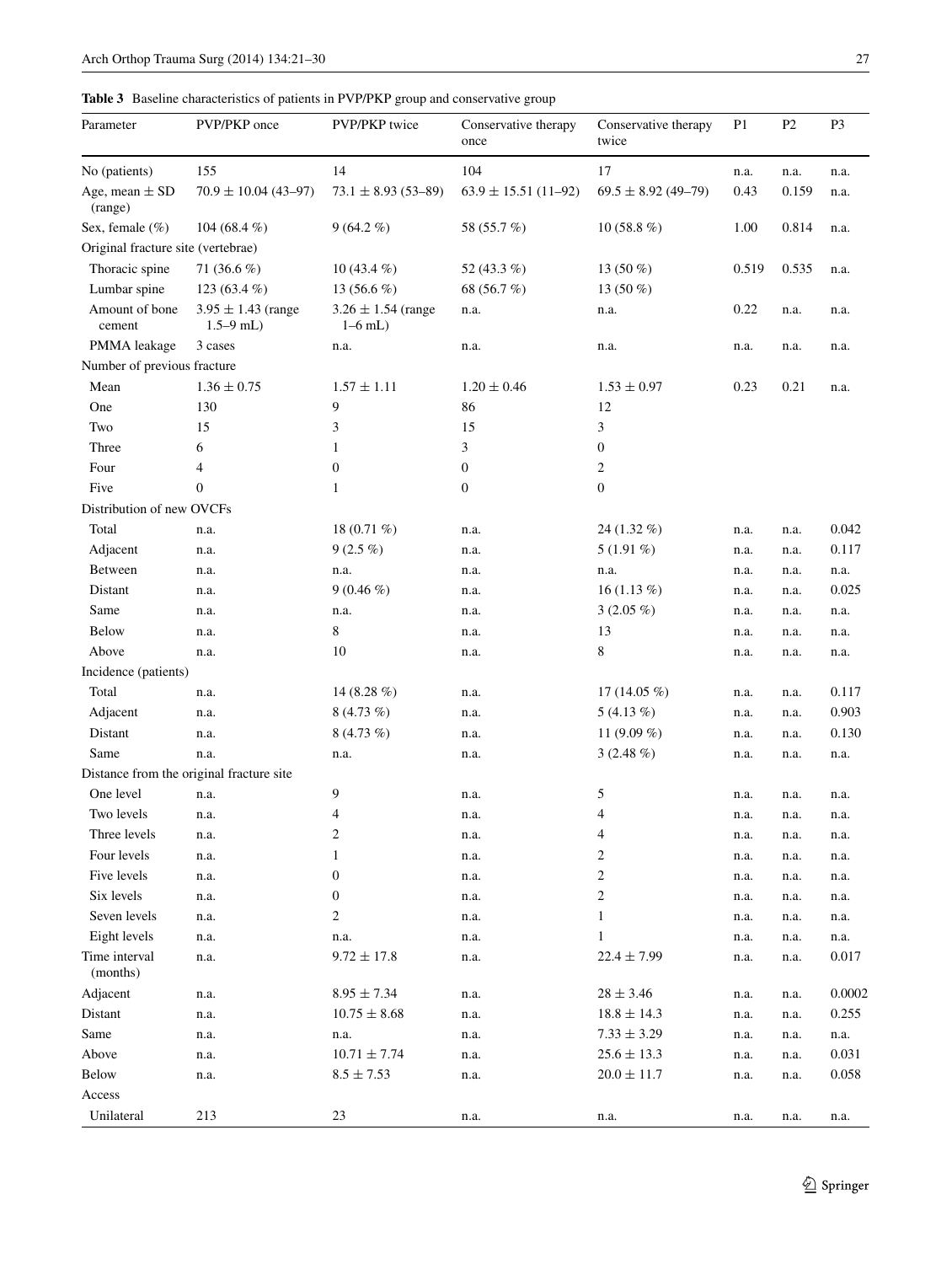| Parameter  | PVP/PKP once | <b>PVP/PKP</b> twice | Conservative therapy<br>once | Conservative therapy<br>twice | P1   | P <sub>2</sub> | P3   |
|------------|--------------|----------------------|------------------------------|-------------------------------|------|----------------|------|
| Bilateral  |              | 0                    | n.a.                         | n.a.                          | n.a. | n.a.           | n.a. |
| Procedure  |              |                      |                              |                               |      |                |      |
| <b>PKP</b> | 79           | $5(6.33\%)$          | n.a.                         | n.a.                          | n.a. | n.a.           | n.a. |
| <b>PVP</b> | 90           | $9(10\%)$            | n.a.                         | n.a.                          | n.a. | n.a.           | n.a. |

**Table 3** continued

P1 for the difference between single time fracture group and multifracture group after PVP/PKP

P2 for the difference between single time fracture group and multifracture group after conservative treatment

P3 for the difference in refracture group between PVP/PKP and conservative treatment

n.a. not applicable

effective pain reduction and relatively low incidence of complications. But recently, many clinical investigations have reported an increased fracture risk of adjacent levels. Hulme et al. [[9\]](#page-9-6) reviewed 69 clinical series evaluating both kyphoplasty and vertebroplasty: 766 patients after PKP had 115 new fractures and 66 % were located at adjacent levels. Mazzantini et al. [\[10](#page-9-7)] found a 27.8 % cumulative incidence of new vertebral fractures in a cohort of 115 patients treated with PVP after a follow-up of mean 39 months; 68 % occurred next to pretreated segments. Tseng et al. [[11\]](#page-9-8) investigated 852 patients (1,131 vertebrae),141 patients (16.6 %) after PVP experienced new OVCFs, 58.8–63.8 % of which were adjacent fractures. Similarly, Trout et al.  $[12]$  $[12]$  also reported a significant increase  $(41.4\% )$  in the incidence of fractures in the vicinity of cemented vertebrae on evaluation of 432 patients.

Unfortunately, much of the current literature reports their studies comparing original fractures and new fractures mainly in operative group, there are only several limited data with respect to recompression incidence of PVP/PKP versus conservative treatment. Rikke et al. [[13\]](#page-9-10) reported that the relative risk for all new fractures in the PVP group compared with the conservative group was 2.9 after 3 months and 1.3 after 12 months. However, Klazen et al. [[14\]](#page-9-11) observed 202 patients; there was no difference between PVP and conservative therapy.

In the current study, we found a similar incidence of recompression comparing PVP/PKP (8.28 %) with conservative therapy (14.0 %) on accordance of patient number, which is coincident with Klazen's conclusion. From the standpoint of vertebrae, adjacent recompression occurred more frequently than distant levels and decreased gradually with the accretion of intervals in the PKP/PVP group. By contrast, no higher incidence of recompression in adjacent levels was observed in the conservative group. Prospective and retrospective studies reported an incidence of new fractures of 12.5–36.8 % after PVP/PKP [\[10](#page-9-7), [15](#page-9-12), [16](#page-9-13)]; our data seem to be favorable and could be the consequence of long-term compliance. In addition, we only registered symptomatic fractures, whereas in most of higher rate reports recompression was defined by imaging followup. Moreover, in our experience, we intended to only fill the cavity left by the balloon or the fracture fissure rather than augment the entire vertebral body. Most patients followed our guidelines for anti-osteoporosis therapy, which may also interpret the difference in refracture ratio. Tanigawa et al. [\[16](#page-9-13)] reported that 56 new OVCFs occurred in 28 (36.8 %) of 76 patients after PVP, and 38 (67.8 %) of these fractures occurred in adjacent levels, more than half occurred within 3 months.

The exact mechanism for recompression is still unclear; several authors had published their clinical and biomechanical investigations. Most of them indicate that load transfer mechanism after augmentation is remarkably changed with increased stresses and strains in the levels of vicinity. Michael et al. [\[17](#page-9-14)] found the depression of the fractured endplate altered the pressure profile of the damaged disk resulting in increased compressive loading of the anterior wall of adjacent vertebra that predisposed it to wedge fracture. Rohlmann et al. [[18\]](#page-9-15) also suggest that a wedgeshaped fracture increases the flexion bending moment due to the upper body weight and thus a higher muscle force in the erector spinae is required to balance the spine, which results in a higher spinal load and a higher intradiscal pressure. The erector spinae is a long muscle and thus its force affects intradiscal pressure not only at adjacent levels but also the whole region. Our findings agreed with this contention for the location of refracture body all residing in the vicinity of eight levels. Viewed from this point, kyphoplasty may be an ideal alternative method in preventing further collapse compared with vertebroplasty for its rectification of kyphotic deformity. In this study, we observed that refracture incidence in PKP group is lower than that in PVP group and the conservative group (6.33 versus 10 %, 14.05 %,  $p = 0.426, 0.088$ , but not significantly. Most clinical and basic findings [\[19](#page-9-16)[–21](#page-9-17)] asserted that the rate of developing new fractures was not strongly influenced by the volume of cement injected, as in the present study the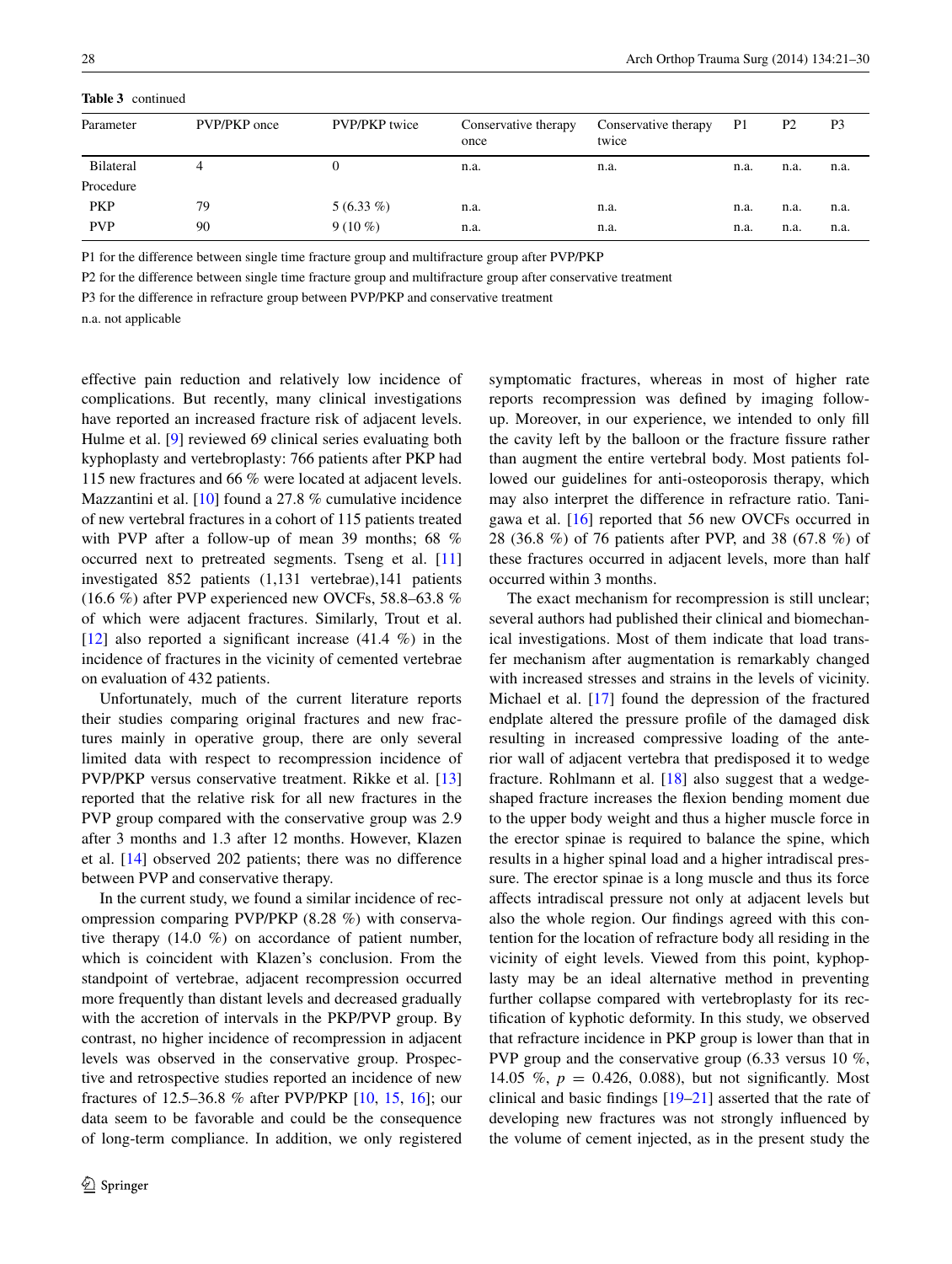average amount of initial bone cement is similar between single time fracture unit and refracture unit in the PVP/PKP group (3.95  $\pm$  1.43 versus 3.26  $\pm$  1.54 mL,  $p = 0.22$ ).

In our current report, the rate of refracture concerning adjacent bodies is truly significantly higher than distant ones in PVP/PKP group (2.5 versus 0.46  $\%$ ,  $p = 0.000$ ), but the difference is not conspicuous in the conservative group  $(1.91$  versus 1.13 %,  $p = 0.471$ ). Nevertheless, the unitary potentiality in the PVP/PKP group is inversely lower than in the conservative group  $(0.71 \% \text{ versus } 1.32 \%$ ,  $p = 0.042$ ) from the standpoint of vertebrae. From these data we can extrapolate that both previous fracture and cement injection procedure increase the risk of new adjacent fractures, but cement injection procedure increases the risk more significantly. However, the odds is relatively low and has no significant differences compared with conservative treatment (2.5 versus 1.91 %,  $p = 0.636$ ). Therefore, patients who experienced PVP/PKP may have a relatively low risk of developing new fractures, not to mention its immediate pain relief, early mobilization, and other shortterm benefits.

The timing of postoperative OVCFs in our study also seems to be more favorable than that in prior studies, which have shown that between 43 and 67 % of subsequent incident fractures occur within 3 months. In the PVP/PKP group, 71.42 % of the second fractures take place within the first year, while only 47.05 % of the second fractures in the conservative group do in the same period. Mean interval was much shorter in PVP/PKP group  $(9.72 \pm 17.8 \text{ months})$ than in conservative group  $(22.48 \pm 7.99 \text{ months},$  $p = 0.017$ . Both Tseng et al. [\[11](#page-9-8)] and Trout et al. [[12\]](#page-9-9) asserted that adjacent fractures emerged sooner than distant levels following cement injection. The period from a fresh compression fracture to the first adjacent compression fracture was  $78.2 \pm 97.1$  days and to the first distant compression fracture was  $231.9 \pm 224.6$  days according to Tseng et al. While in our clinical follow-up a similar result was observed in the PVP/PKP group, the data are  $8.95 \pm 7.34$ and  $10.75 \pm 8.68$  months, respectively ( $p < 0.05$ ). For conservative treatment, the new adjacent segments occurred even more delayed than nonadjacent segments although no statistical discrepancy has been reached ( $28 \pm 3.46$  versus  $18.8 \pm 14.3$  months,  $p > 0.05$ ). So we can hypothesize that cement injection may precipitate the refracture, particularly to adjacent segments.

No same level refracture was observed following PVP/PKP, while in conservative group, the refracture rate was relatively high (2.05 %) and occurred sooner than that in any other unit (7.33  $\pm$  3.29 months). Thus usage of operation procedure may be advantageous in holding back further refracture of the same segment. However, even cemented vertebrae refracture occasionally, Lin et al. [[6\]](#page-9-3) reported an incidence of 63 % in their retrospective clinical analysis, and concluded that significant anterior vertebral height restoration increases the risk of subsequent fracture after vertebroplasty. This conclusion challenges some theories we have discussed above; one problem is how to guarantee enough kyphotic angle rectification on the one hand while avoiding greater anterior vertebral height restoration on the other.

Johannes et al. [\[8](#page-9-5)] demonstrated a remarkable propensity of refractures within three levels above or below preexisting fractures. From our data, we got a similar outcome; 83.3 % of new OVCFs in PVP/PKP group and 56.2 % in conservative group support this interpretation. The locations in thoracolumbar segments where original fractures distributed in are prone to refracture both after PMMA injection and conservative therapy. New fractures tend to occur more frequently in thoracic vertebrae in both groups but no conspicuous discrepancy. The issue of multitime fractures (>2) after PVP has been raised and analyzed to some extent by Tseng et al. [[11\]](#page-9-8). In our study these data were so limited and, therefore, could not be compared.

Another risk factor of new fractures of adjacent vertebral bodies is cement leakage into the disk. Pitton et al. [[22\]](#page-9-18) studied 191 patients in whom 385 vertebroplasties were performed. The overall rate of cement leaks was 55.6 %, including all leaks detectable by CT. Ten of 30 adjacent fractures occurred in the presence of preexisting intradiscal cement leaks and six belonged to 11 sandwich fractures of 29 sandwich situations after mean 1.5 months. However, in three cases (1.77 %) cement leakage occurred during operation in our institution and none developed refracture. In the meantime, no sandwich fracture was observed in a total of 27 sandwich situations in both groups. Pitton et al. identified that the sandwich situation changed the contextual environment because of the stiffening and the loss of vertical elasticity of the two proximate vertebrae but was not associated with an increased secondary fracture rate. Our data support their viewpoint, yet no evidence is available until now. Further researches are needed to focus on this specific constellation. In addition, older age, gender, fracture times, operation modality (PVP or PKP), and initial number of OVCFs were also documented, but they were not the influencing factors in developing new symptomatic OVCFs in this study.

We selected a calculating method similar to that of Johannes et al. [[8\]](#page-9-5), in which adjacent and nonadjacent segments were divided, because the total number of adjacent vertebrae generated by first time fracture is relatively small compared with that of distant levels. As a result, only simply computing the incidence of adjacent refractures by dividing the sum number of new OVCFs cannot reflect the condition practically. However, if count the refracture incidence by simply calculating the patient number, the above two therapeutics could bring out similar results.